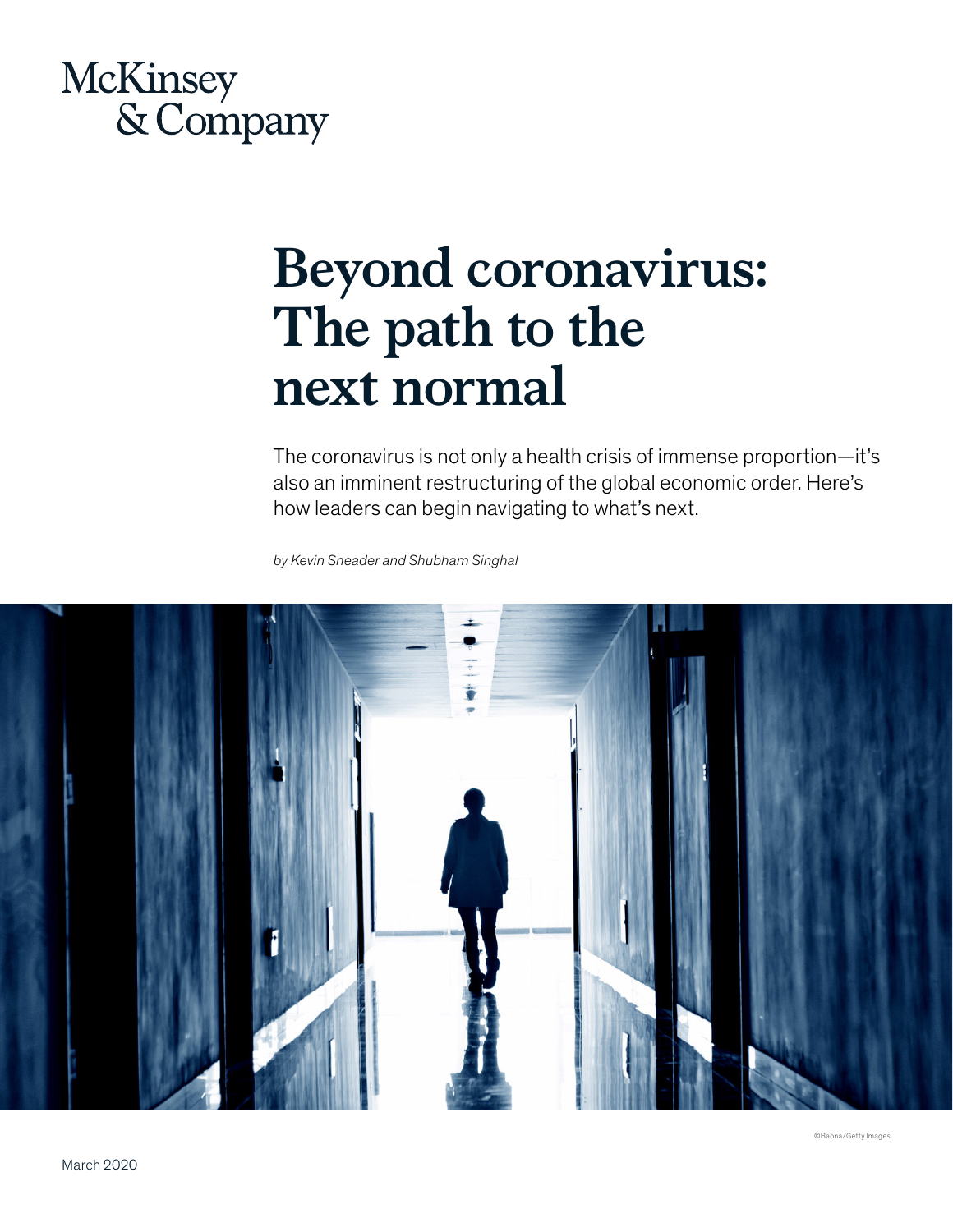*"For some organizations, near-term survival is the only agenda item. Others are peering through the fog of uncertainty, thinking about how to position themselves once the crisis has passed and things return to normal. The question is, 'What will normal look like?' While no one can say how long the crisis will last, what we find on the other side will not look like the normal of recent years."*

These words were written 11 years ago, amid the last global financial crisis, by one of our former managing partners, Ian Davis. They ring true today but if anything, understate the reality the world is currently facing.

It is increasingly clear our era will be defined by a fundamental schism: the period before COVID-19 and the new normal that will emerge in the post-viral era: the "next normal." In this unprecedented new reality, we will witness a dramatic restructuring of the economic and social order in which business and society have traditionally operated. And in the near future, we will see the beginning of discussion and debate about what the next normal could entail and how sharply its contours will diverge from those that previously shaped our lives.

Here, we attempt to answer the question being posed by leaders across the public, private, and social sectors: What will it take to navigate this crisis, now that our traditional metrics and assumptions have been rendered irrelevant? More simply put, it's our turn to answer a question that many of us once asked of our grandparents: What did you do during the war?

Our answer is a call to act across five stages, leading from the crisis of today to the next normal that will emerge after the battle against coronavirus has been won: Resolve, Resilience, Return, Reimagination, and Reform.

The duration of each stage will vary based on geographic and industry context, and institutions may find themselves operating in more than one stage simultaneously. Today, on McKinsey.com, a group of colleagues published "Safeguarding our lives and our livelihoods: The imperative of our time," which emphasizes the urgency of solving now for the virus and the economy, and thereby precedes our focus here on reimagining the future, post-pandemic.

Collectively, these five stages represent the imperative of our time: the battle against COVID-19 is one that leaders today must win if we are to find an economically and socially viable path to the next normal.

#### **Resolve**

In almost all countries, crisis-response efforts are in full motion. A large array of public-health interventions has been deployed. Healthcare systems are—explicitly—on a war footing to increase their capacity of beds, supplies, and trained workers. Efforts are under way to alleviate shortages of much-needed medical supplies. Business-continuity and employeesafety plans have been escalated, with remote work established as the default operating mode. Many are dealing with acute slowdowns in their

**The shock to our livelihoods from the economic impact of virus-suppression efforts could be the biggest in nearly a century.**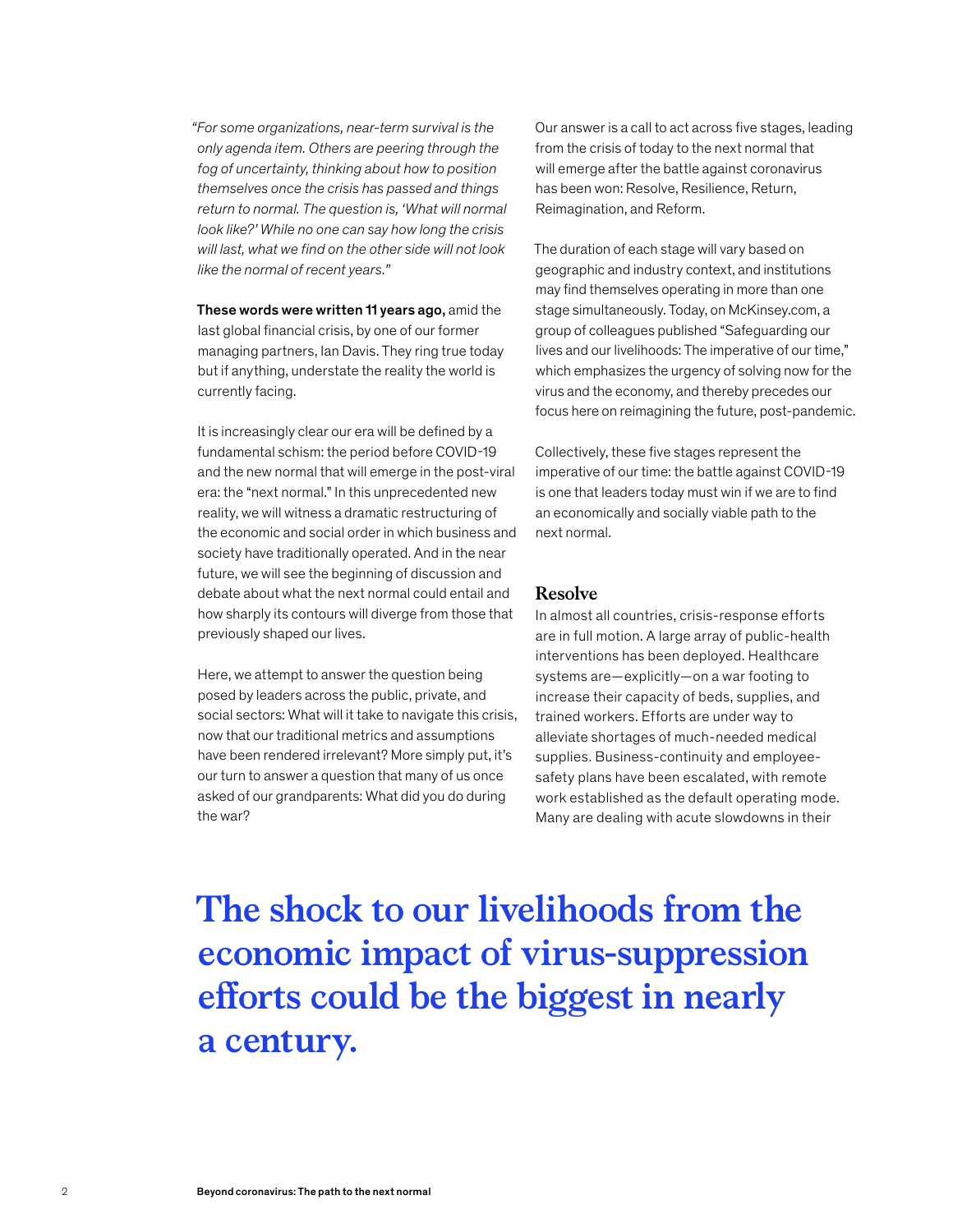operations, while some seek to accelerate to meet demand in critical areas spanning food, household supplies, and paper goods. Educational institutions are moving online to provide ongoing learning opportunities as physical classrooms shut down. This is the stage on which leaders are currently focused. For more, please see "Coronavirus: Leading through the crisis" on McKinsey.com.

And yet, a toxic combination of inaction and paralysis remains, stymying choices that must be made: lockdown or not; isolation or quarantine; shut down the factory now or wait for an order from above. That is why we have called this first stage Resolve: the need to determine the scale, pace, and depth of action required at the state and business levels. As one CEO told us: "I know what to do. I just need to decide whether those who need to act share my resolve to do so."

#### **Resilience**

The pandemic has metastasized into a burgeoning crisis for the economy and financial system. The acute pullback in economic activity, necessary to protect public health, is simultaneously jeopardizing the economic well-being of citizens and institutions. The rapid succession of liquidity and solvency challenges hitting multiple industries is proving resistant to the efforts of central banks and governments to keep the financial system functioning. A health crisis is turning into a financial crisis as uncertainty about the size, duration, and shape of the decline in GDP and employment undermines what remains of business confidence.

A McKinsey Global Institute analysis, based on multiple sources, indicates that the shock to our livelihoods from the economic impact of virussuppression efforts could be the biggest in nearly a century. In Europe and the United States, this is likely to lead to a decline in economic activity in a single quarter that proves far greater than the loss of income experienced during the Great Depression.

In the face of these challenges, resilience is a vital necessity. Near-term issues of cash management

for liquidity and solvency are clearly paramount. But soon afterward, businesses will need to act on broader resilience plans as the shock begins to upturn established industry structures, resetting competitive positions forever. Much of the population will experience uncertainty and personal financial stress. Public-, private-, and social-sector leaders will need to make difficult "through cycle" decisions that balance economic and social sustainability, given that social cohesion is already under severe pressure from populism and other challenges that existed pre-coronavirus.

#### **Return**

Returning businesses to operational health after a severe shutdown is extremely challenging, as China is finding even as it slowly returns to work. Most industries will need to reactivate their entire supply chain, even as the differential scale and timing of the impact of coronavirus mean that global supply chains face disruption in multiple geographies. The weakest point in the chain will determine the success or otherwise of a return to rehiring, training, and attaining previous levels of workforce productivity. Leaders must therefore reassess their entire business system and plan for contingent actions in order to return their business to effective production at pace and at scale.

Compounding the challenge, winter will bring renewed crisis for many countries. Without a vaccine or effective prophylactic treatment, a rapid return to a rising spread of the virus is a genuine threat. In such a situation, government leaders may face an acutely painful "Sophie's choice": mitigating the resurgent risk to lives versus the risk to the population's health that could follow another sharp economic pullback. Return may therefore require using the hoped-for—but by no means certain—temporary virus "cease-fire" over the Northern Hemisphere's summer months to expand testing and surveillance capabilities, health-system capacity, and vaccine and treatment development to deal with a second surge. For more, see "Bubbles pop, downturns stop" on McKinsey.com.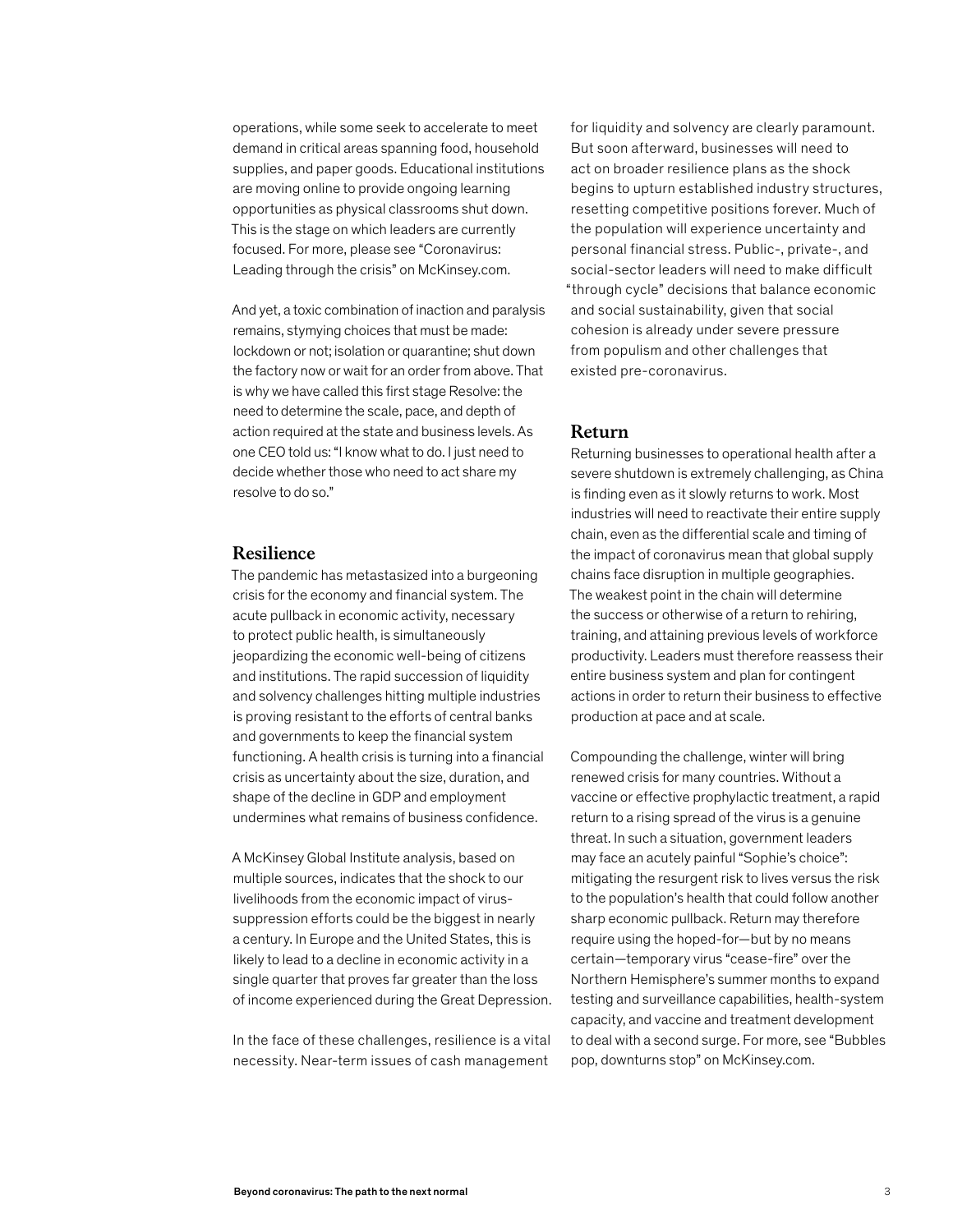### **Government leaders may face an acutely painful "Sophie's choice": mitigating the resurgent risk to lives versus the risk to the population's health that could follow another sharp economic pullback.**

#### **Reimagination**

A shock of this scale will create a discontinuous shift in the preferences and expectations of individuals as citizens, as employees, and as consumers. These shifts and their impact on how we live, how we work, and how we use technology will emerge more clearly over the coming weeks and months. Institutions that reinvent themselves to make the most of better insight and foresight, as preferences evolve, will disproportionally succeed. Clearly, the online world of contactless commerce could be bolstered in ways that reshape consumer behavior forever. But other effects could prove even more significant as the pursuit of efficiency gives way to the requirement of resilience—the end of supply-chain globalization, for example, if production and sourcing move closer to the end user.

The crisis will reveal not just vulnerabilities but opportunities to improve the performance of businesses. Leaders will need to reconsider which costs are truly fixed versus variable, as the shutting down of huge swaths of production sheds light on what is ultimately required versus nice to have. Decisions about how far to flex operations without loss of efficiency will likewise be informed by the experience of closing down much of global production. Opportunities to push the envelope of technology adoption will be accelerated by rapid learning about what it takes to drive productivity when labor is unavailable. The result: a stronger sense of what makes business more resilient to

shocks, more productive, and better able to deliver to customers.

#### **Reform**

The world now has a much sharper definition of what constitutes a black-swan event. This shock will likely give way to a desire to restrict some factors that helped make the coronavirus a global challenge, rather than a local issue to be managed. Governments are likely to feel emboldened and supported by their citizens to take a more active role in shaping economic activity. Business leaders need to anticipate popularly supported changes to policies and regulations as society seeks to avoid, mitigate, and preempt a future health crisis of the kind we are experiencing today.

In most economies, a healthcare system little changed since its creation post–World War II will need to determine how to meet such a rapid surge in patient volume, managing seamlessly across in-person and virtual care. Publichealth approaches, in an interconnected and highly mobile world, must rethink the speed and global coordination with which they need to react. Policies on critical healthcare infrastructure, strategic reserves of key supplies, and contingency production facilities for critical medical equipment will all need to be addressed. Managers of the financial system and the economy, having learned from the economically